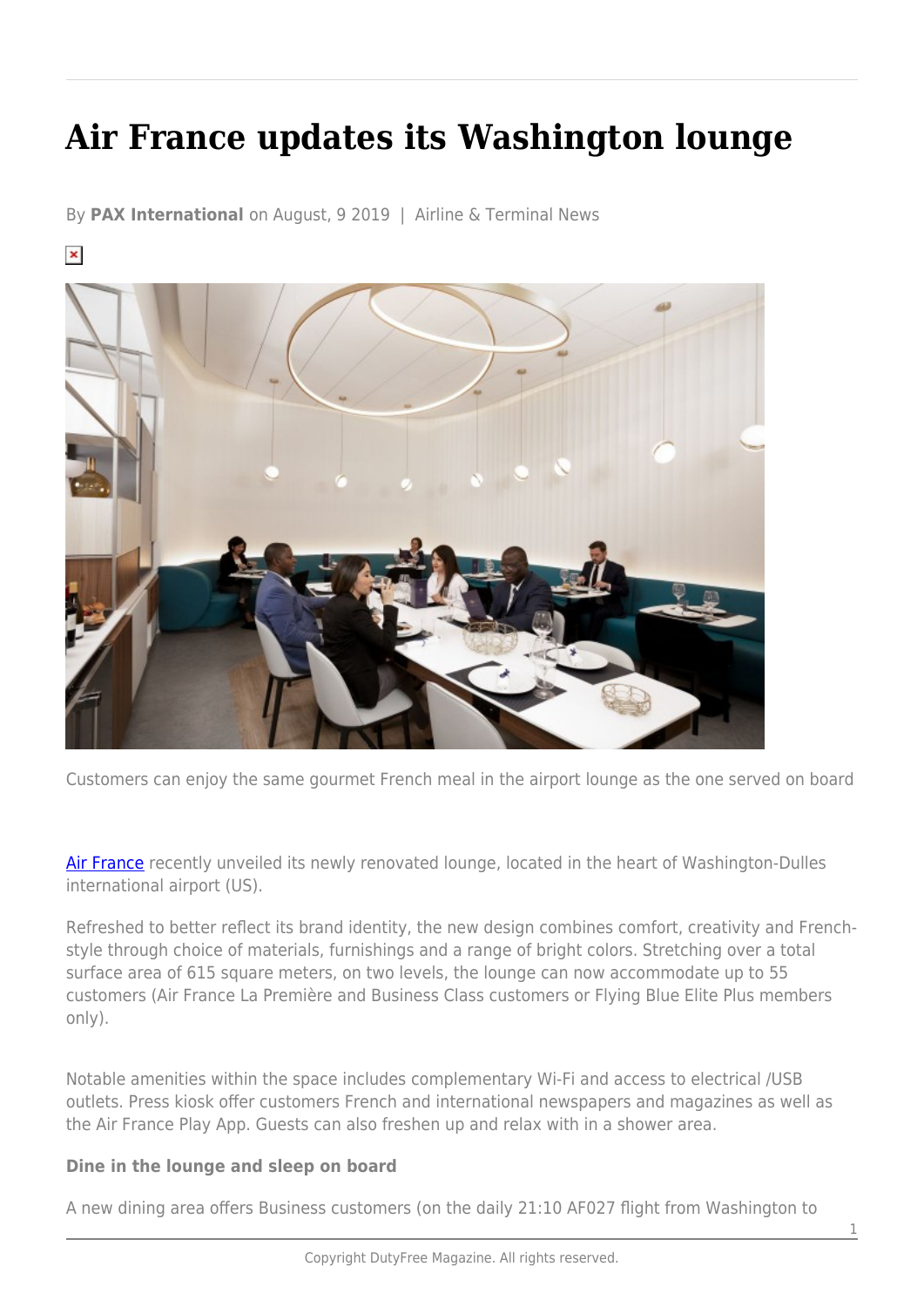Paris-Charles de Gaulle) night service.

Before boarding the flight, customers (on the daily 21:10 AF027 flight from Washington to Paris-Charles de Gaulle) can enjoy a taste of France with a meal comprising of a starter, hot dish, cheese, dessert. Wine and Champagne lists are available at the table. This service provides customers' with an opportunity to enjoy a good night's sleep during overnight flights. When they awake, breakfast is served before landing at Paris-Charles de Gaulle.

## **The bar area in the lounge**

The bar offers a selection of wines, Champagnes and spirits, served by a bartender. For the first time in an Air France lounge, customers can also enjoy draft beers.



The bar area is completely open to the lounge and offers a selection of wines, Champagnes, spirits and draught beers

## **A new dining experience**

Air France revamped its dining area to highlight gourmet French cuisine. Designed in the spirit of a Parisian brasserie, new furnishings and circular benches were custom-designed for comfort. Customers have access to a buffet with a cold, sweet and savory selection.